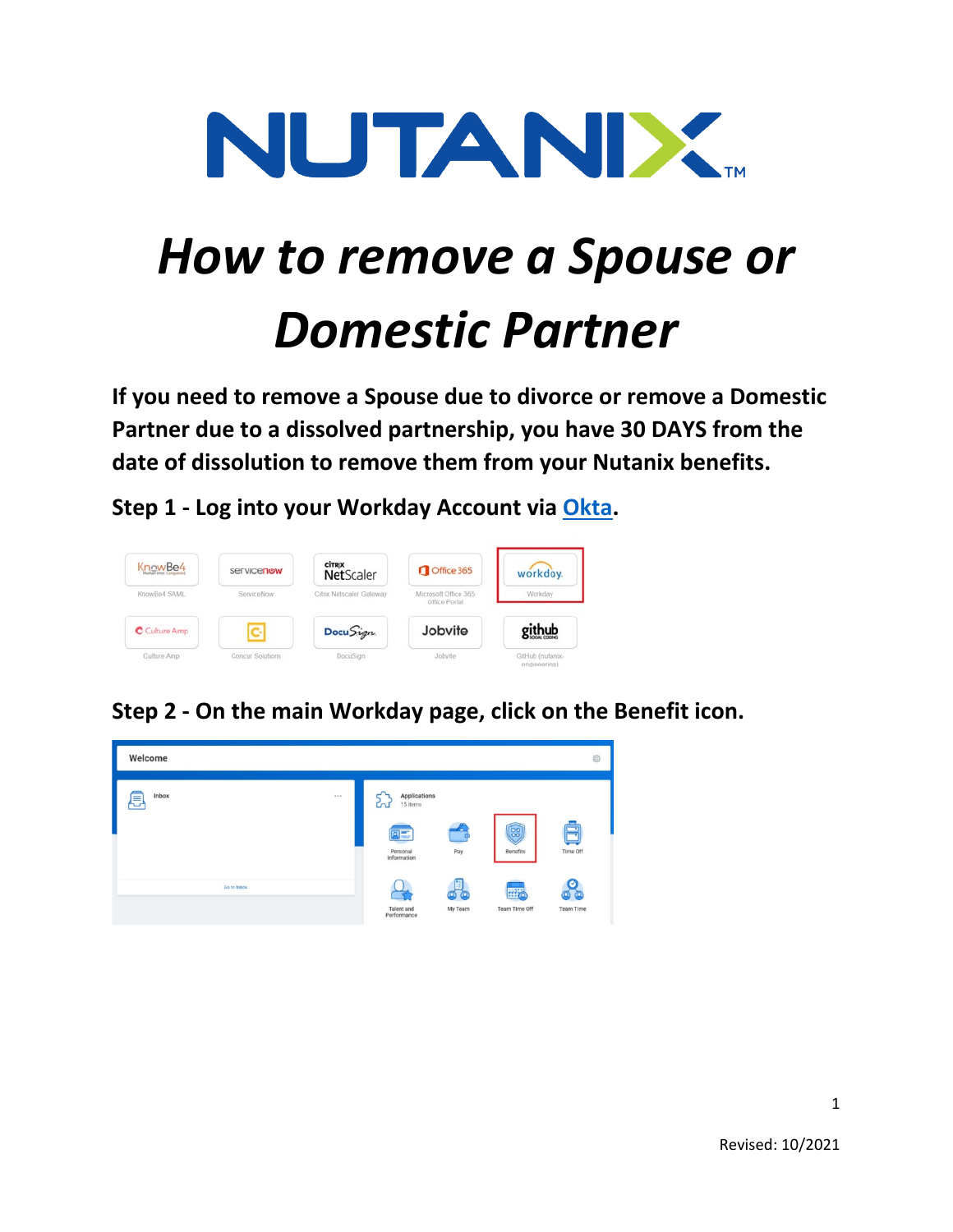**Step 3 – Click on Dependents.**

| Change        | View                     |
|---------------|--------------------------|
| Benefits      | <b>Benefit Elections</b> |
| Dependents    |                          |
| Beneficiaries |                          |
|               |                          |

**Step 4 – Click on edit next to your Ex-Spouse / Domestic Partners name.** 

| <b>Dependents</b>        | (Actions)    |                            |                                                                                                                                                                                                                                                                      | $\boxed{x}$<br>目 |
|--------------------------|--------------|----------------------------|----------------------------------------------------------------------------------------------------------------------------------------------------------------------------------------------------------------------------------------------------------------------|------------------|
| Add<br>Dependents 1 item |              |                            |                                                                                                                                                                                                                                                                      | 図言団门             |
| Dependent                | Relationship | Age                        | <b>Benefit Elections</b>                                                                                                                                                                                                                                             |                  |
| <b>Brian Jeglum</b>      | Spouse       | 39 years, 4 months, 5 days | Benefit Elections Active on<br>Edit<br>01/01/2019 (Dental - Delta Dental PPO) (Elect)<br>Benefit Elections Active on<br>01/01/2019 (Medical - United Healthcare POS Select Plus<br>(CA)) (Elect)<br>Benefit Elections Active on<br>01/01/2019 (Vision - VSP) (Elect) |                  |

**Step 5 – The effective date will be the date of the Divorce or date of the Dissolution of your Domestic Partnership.** 

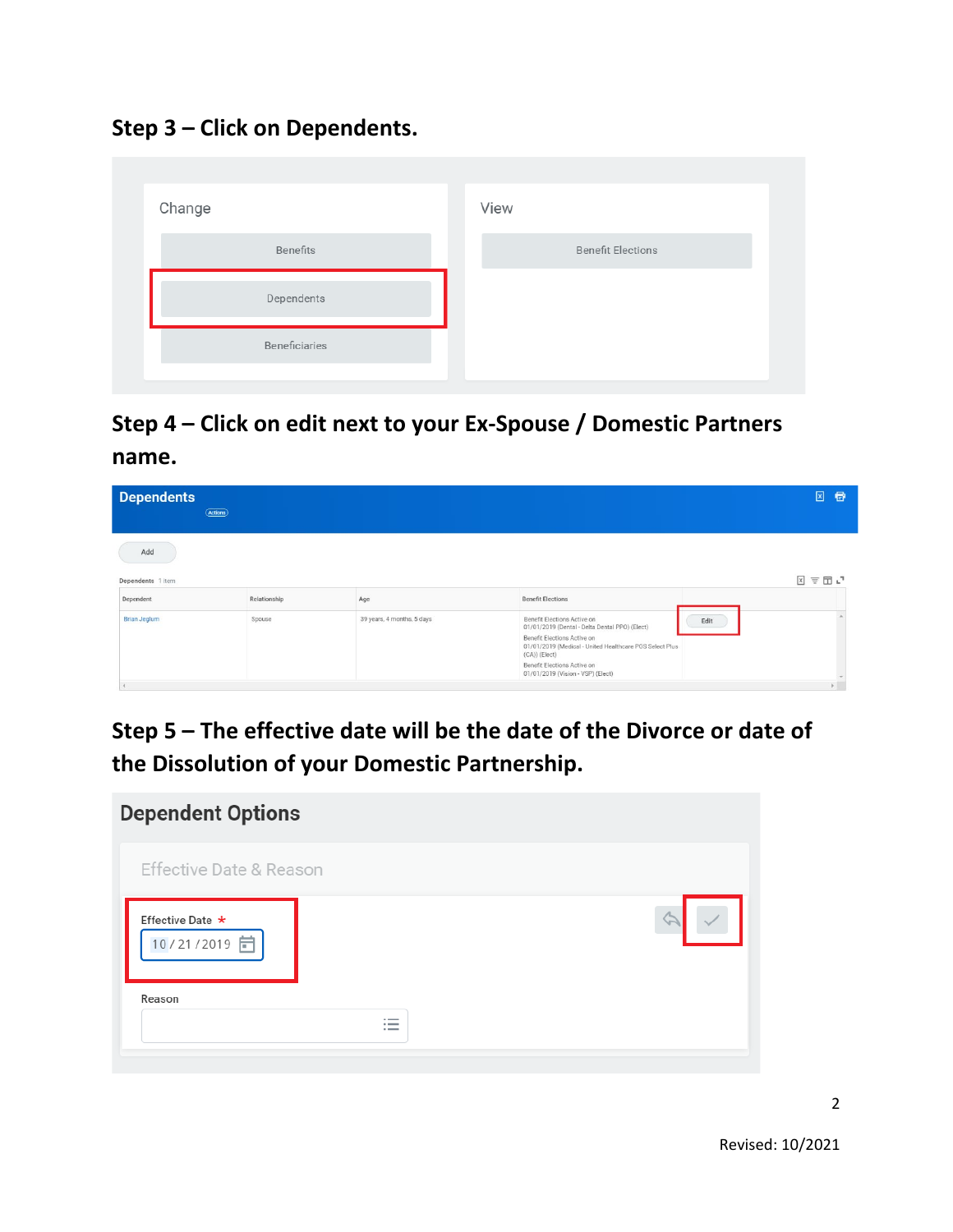**Scroll down to the Relationship section and click on the to edit. Select the appropriate relationship status (either Ex-Spouse or Ex-Domestic Partner). The click on submit.**

| search                 | ≡ |  |
|------------------------|---|--|
| Child                  |   |  |
| Domestic Partner       |   |  |
| Domestic Partner Child |   |  |
| Spouse                 |   |  |
| Ex-Spouse              |   |  |
| Ex-Domestic Partner    |   |  |

**You have now removed your Ex-Spouse or Ex-Domestic Partner from your plans. As part of the qualified life event, you are able to opt out of your health coverage and change your voluntary life insurance.**

- **If you wish to waive either Medical, Dental or Vision coverage or enroll in or update your Voluntary Life plan, then go to step 6.**
- **If you do not wish to make any changes, your steps are completed, and your ex-spouse is removed.**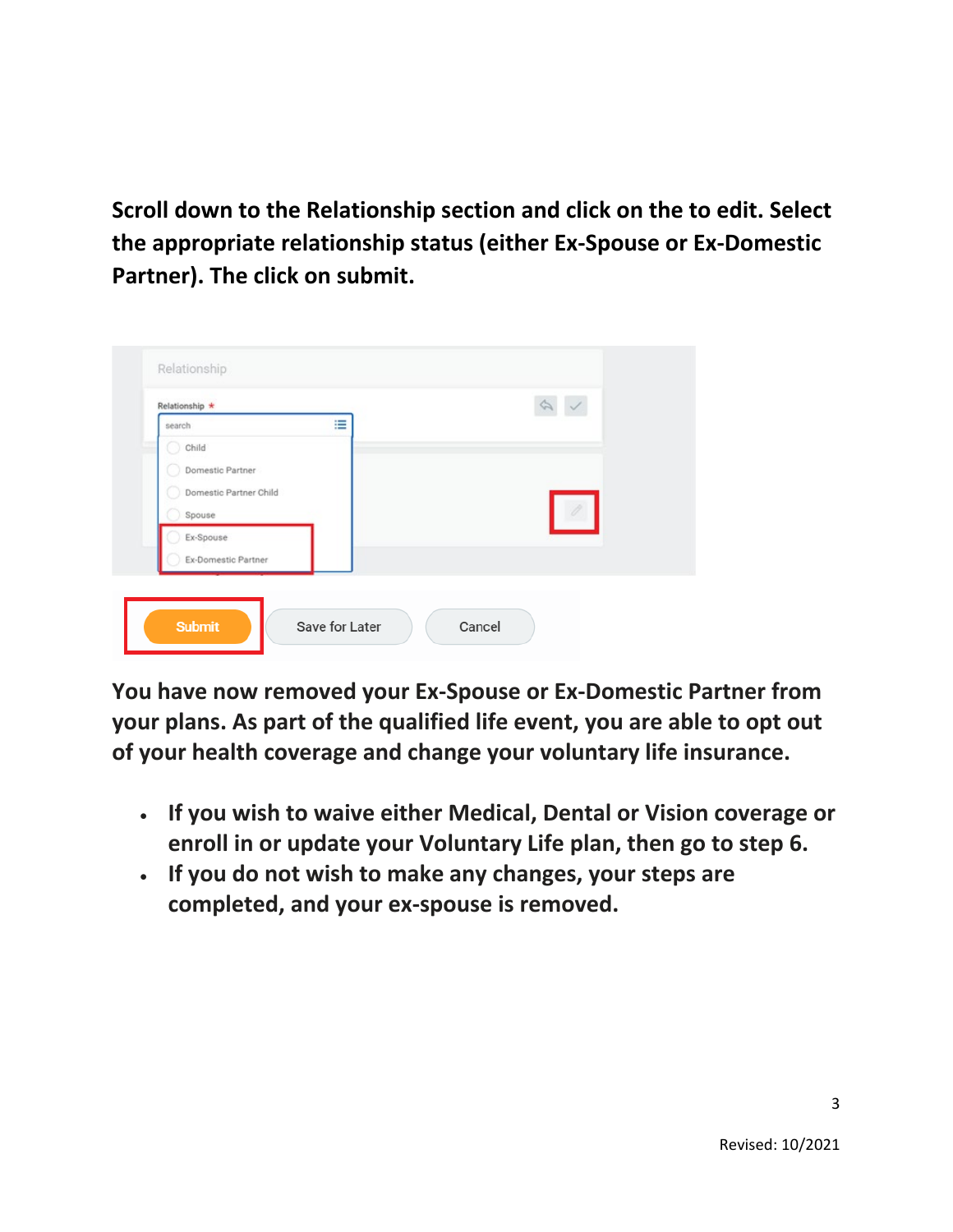#### **Step 6 – On the main Workday page, click on the Benefits Icon.**



#### **Step 7 - Under Change, click on Benefits.**

| Change        | View                     |
|---------------|--------------------------|
| Benefits      | <b>Benefit Elections</b> |
| Dependents    |                          |
| Beneficiaries |                          |
|               |                          |

**Step 8 – Select Divorce from the Benefit event type and enter the Event Date, which is the day your Divorce or Dissolution of your Domestic Partnership was finalized. Then click on submit.**

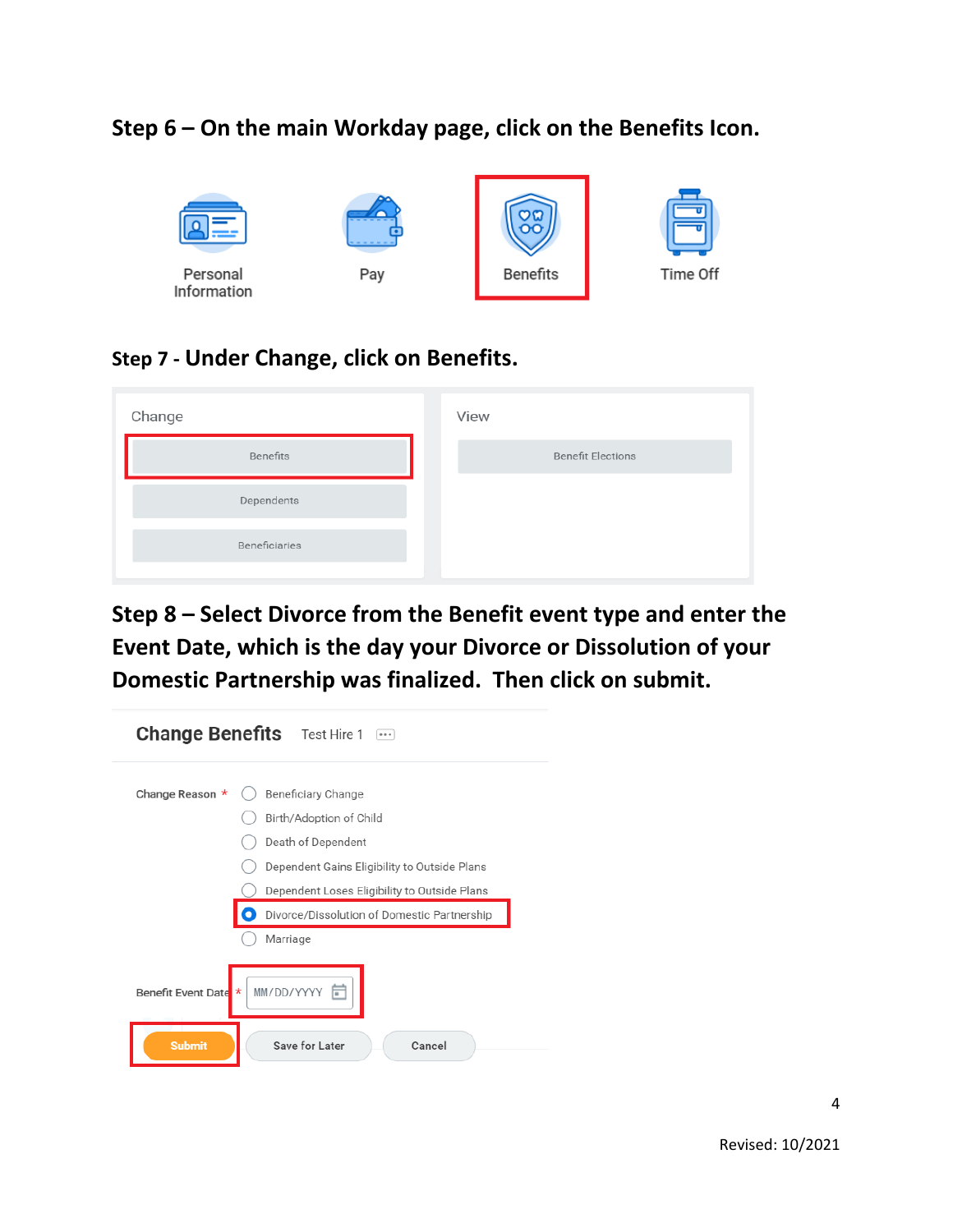# **Step 9 – Click on Let's Get Started.**

#### **Change Benefit Elections**

| Let's Get Started                    |            |
|--------------------------------------|------------|
| Submit Elections By                  | 10/07/2021 |
| Initiated On                         | 09/17/2021 |
| 1 hour(s) ago - Effective 09/08/2021 |            |

#### **Step 10 - Update your Tobacco use Information and click on Continue.**

**Update Your Information** 

# **Health Information Tobacco Use** Question Have you used tobacco in any form in the past 12 months? Answer \* O Yes  $\bullet$  No  $\mbox{\sf C}$

**Step 11 – If you want to change your Medical plan, under the Medical Tile, click on Manage.**

| <b>Health Care and Accounts</b>                   |             |
|---------------------------------------------------|-------------|
| Medical<br>United Healthcare POS Select Plus (CA) |             |
| Cost (Monthly)                                    | Included    |
| Coverage                                          | EE + Spouse |
| Dependents                                        | 1           |
|                                                   |             |
| Manage                                            |             |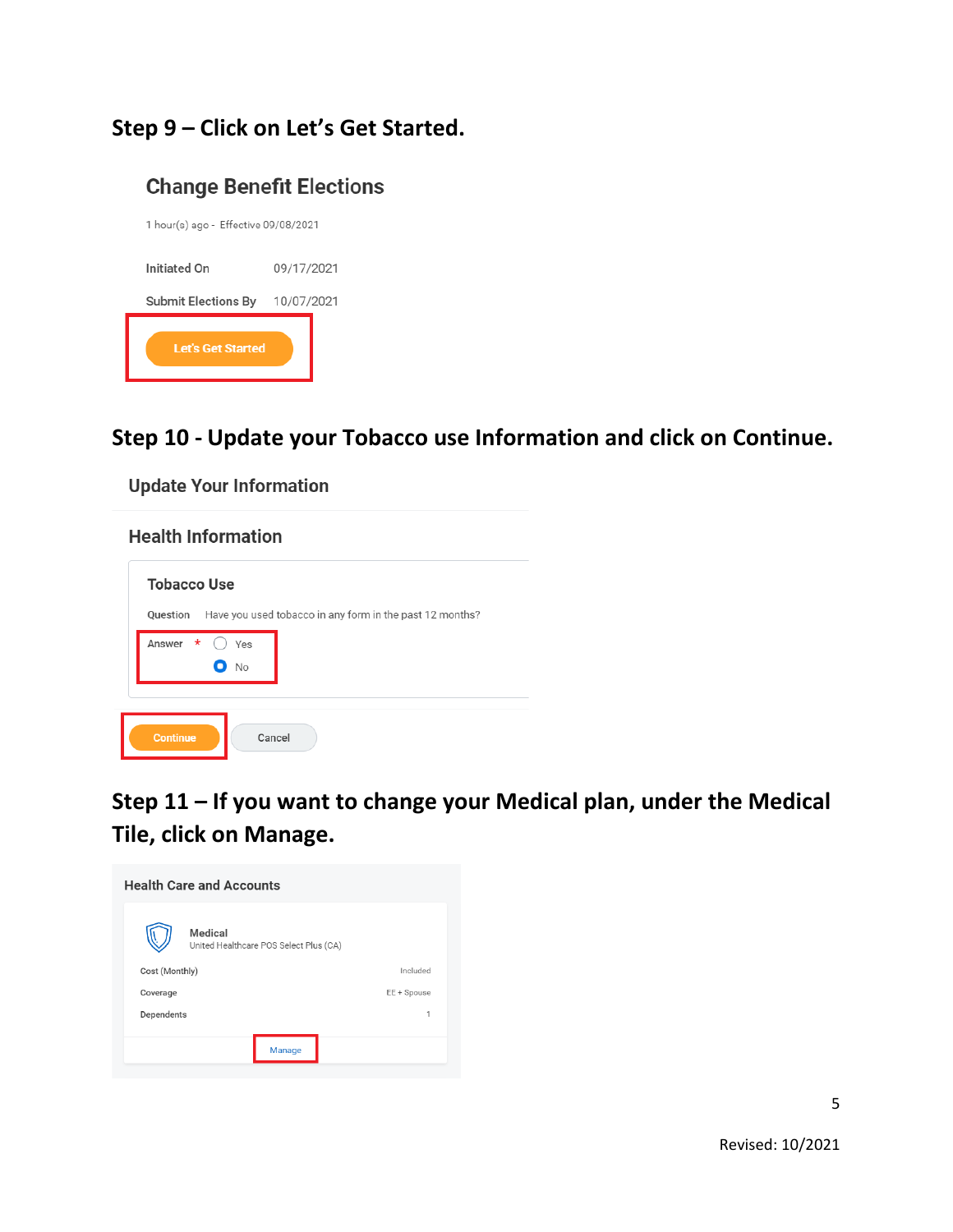# **Step 12 – Select Waive and click on Confirm and Continue.**

| Medical                                                                 |                                            |                   |                                |     |                               |
|-------------------------------------------------------------------------|--------------------------------------------|-------------------|--------------------------------|-----|-------------------------------|
| Projected Total Cost (Monthly)<br>\$118.55                              |                                            |                   |                                |     |                               |
| <b>Plans Available</b><br>Select a plan or Waive to opt out of Medical. |                                            |                   |                                |     |                               |
| 1 item                                                                  |                                            |                   |                                | 支団に |                               |
| *Selection                                                              | Benefit Plan                               | You Pay (Monthly) | Company Contribution (Monthly) |     |                               |
| Select<br>O) Waive                                                      | United Healthcare POS Choice Plus (Non-CA) | Included          | \$1,308.26                     |     | ▲<br>$\overline{\phantom{a}}$ |
| ∢                                                                       |                                            |                   |                                | Þ   |                               |
| <b>Confirm and Continue</b><br>Cancel                                   |                                            |                   |                                |     |                               |

# **Step 13 – Continue this process for Dental and Vision as well if desired.**

| ≈<br>Dental<br>w<br>Delta Dental PPO |        |                   | Vision<br>OC<br>VSP |        |
|--------------------------------------|--------|-------------------|---------------------|--------|
| Cost (Monthly)                       |        | Included          | Cost (Monthly)      |        |
| Coverage                             |        | $EE + Child(ren)$ | Coverage            |        |
| Dependents                           |        |                   | Dependents          |        |
|                                      | Manage |                   |                     | Manage |

**Step 14 – If you want to update or enroll in your Voluntary Employee Life plan, Under the Voluntary Employee Life tile, click on manage.**

| k<br>Voluntary Employee Life<br>The Hartford (Employee) |        |  |
|---------------------------------------------------------|--------|--|
| Cost (Monthly)<br>Coverage                              |        |  |
|                                                         | Manage |  |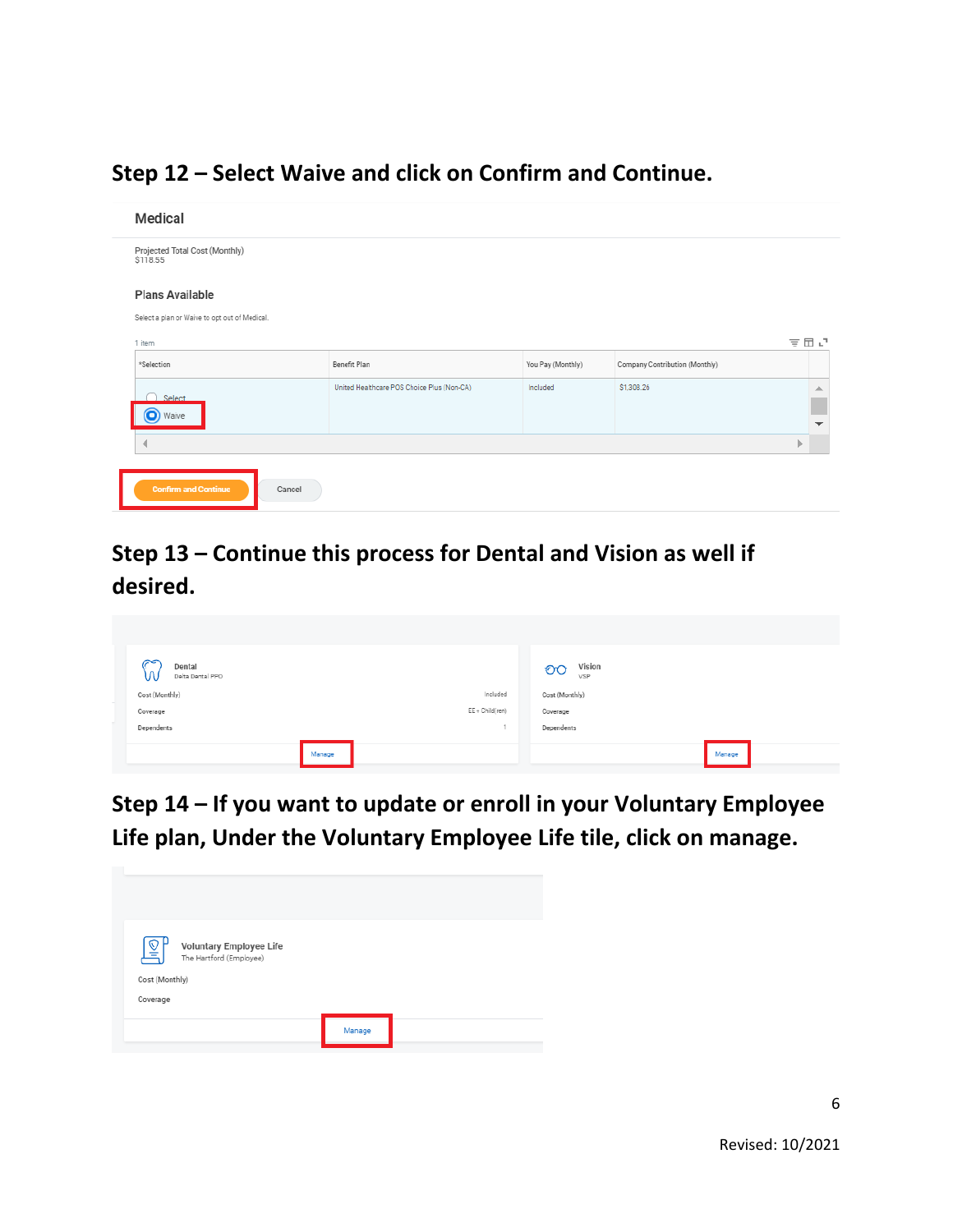**Step 15 – Either Waive coverage or click on Select. Then click on Confirm and Continue.**

| <b>Voluntary Employee Life</b>                                          |                         |                   |                                |                       |
|-------------------------------------------------------------------------|-------------------------|-------------------|--------------------------------|-----------------------|
| Plans Available                                                         |                         |                   |                                |                       |
| Select a plan or Waive to opt out of Voluntary Employee Life.<br>1 item |                         |                   |                                | 支田さ                   |
| *Selection                                                              | Benefit Plan            | You Pay (Monthly) | Company Contribution (Monthly) |                       |
| <b>O</b> Select<br>Waive                                                | The Hartford (Employee) |                   |                                | ∸<br>▼                |
| $\overline{\mathcal{A}}$                                                |                         |                   |                                | $\blacktriangleright$ |
| <b>Confirm and Continue</b><br>Cancel                                   |                         |                   |                                |                       |

**Step 16 - Click on the coverage drop down to select the policy amount. Then click on the + sign under primary beneficiaries. Click on add new beneficiary or trust.** 

| Voluntary Employee Life - The Hartford (Employee)                                                                                             |            |
|-----------------------------------------------------------------------------------------------------------------------------------------------|------------|
| Projected Total Cost (Monthly)<br>\$0.00                                                                                                      |            |
| Coverage                                                                                                                                      |            |
| Calculated Coverage                                                                                                                           |            |
| 洼<br>Coverage                                                                                                                                 |            |
| Plan cost (Monthly)                                                                                                                           |            |
| <b>Beneficiaries</b>                                                                                                                          |            |
| Select an existing or add a new beneficiary person or trust to this plan. You can also adjust the percentage allocation for each beneficiary. |            |
| *Primary Beneficiaries 1 item                                                                                                                 | 〒団↓        |
| Beneficiary                                                                                                                                   | Percentage |
| $\equiv$                                                                                                                                      | 0          |
|                                                                                                                                               |            |
| Secondary Beneficiaries 0 items                                                                                                               | 〒団⊾        |
| $^{(+)}$<br>Beneficiary                                                                                                                       | Percentage |
| No Data                                                                                                                                       |            |
| <b>Save</b><br>Cancel                                                                                                                         |            |

**The popup that appears, you need to select if you want to add a New Beneficiary or add a New Trust. Then click on Continue.**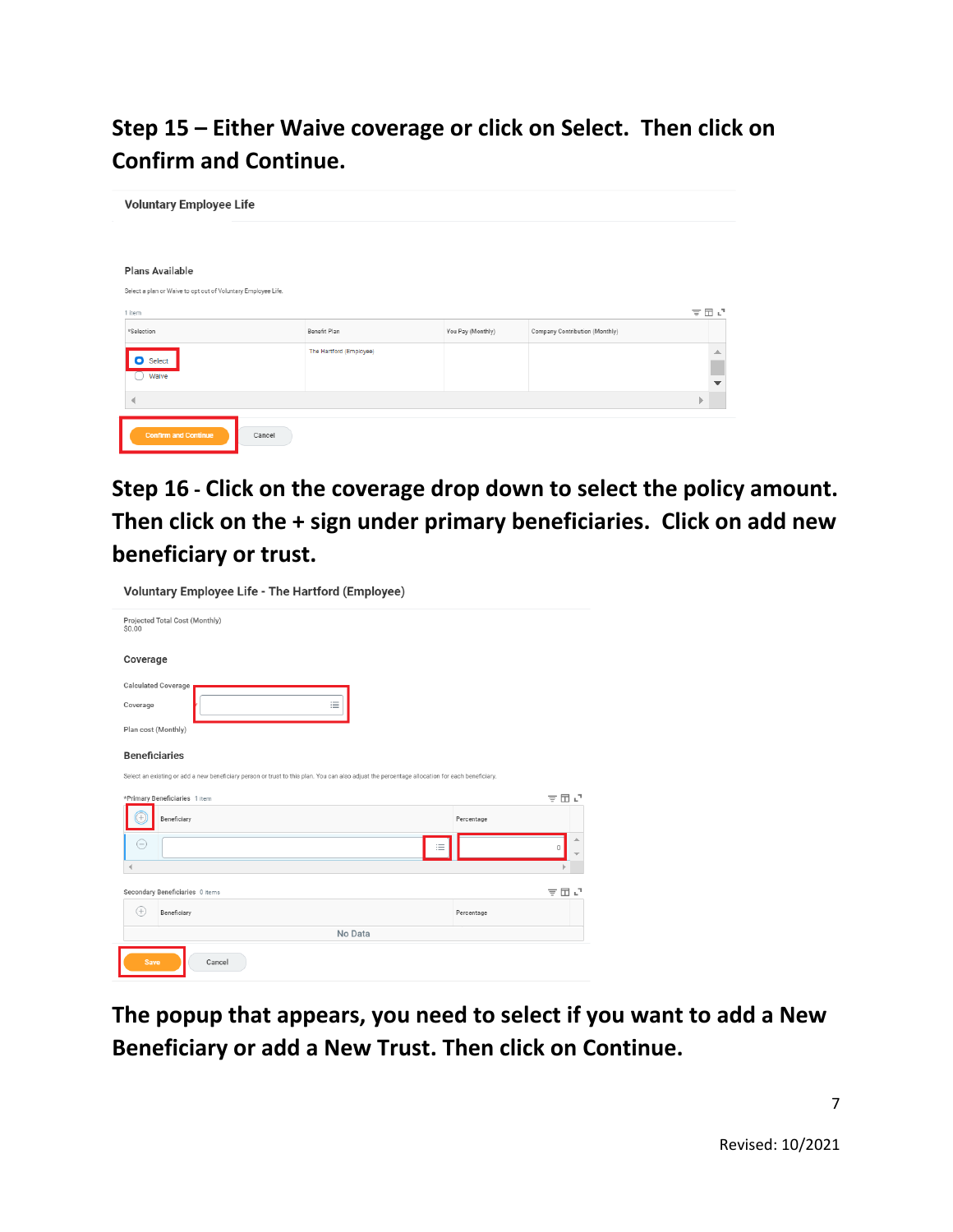

**Step 17 - Update all fields with a \*. This includes, Relationship, First and Last name. The primary home address must be updated as well under the contact tab and click on OK.**

| Relationship                       | 洼                                                                             |
|------------------------------------|-------------------------------------------------------------------------------|
| Use as Beneficiary                 |                                                                               |
| Date of Birth                      | MM/DD/YYYY 日                                                                  |
| Age                                | (empty)                                                                       |
| Gender                             | select one<br>$\overline{\mathbf{v}}$                                         |
| Allow Duplicate Name<br>Legal Name | Contact Information<br>National IDs<br>Additional Government IDs<br>Other IDs |
| Country *                          | X United States of America<br>洼                                               |
| Prefix                             | 洼                                                                             |
| <b>First Name</b><br>÷             |                                                                               |
| Middle Name                        |                                                                               |
| Last Name                          |                                                                               |
|                                    |                                                                               |

**Note the percentage amount 1 to 100% for each beneficiary and click on Save.**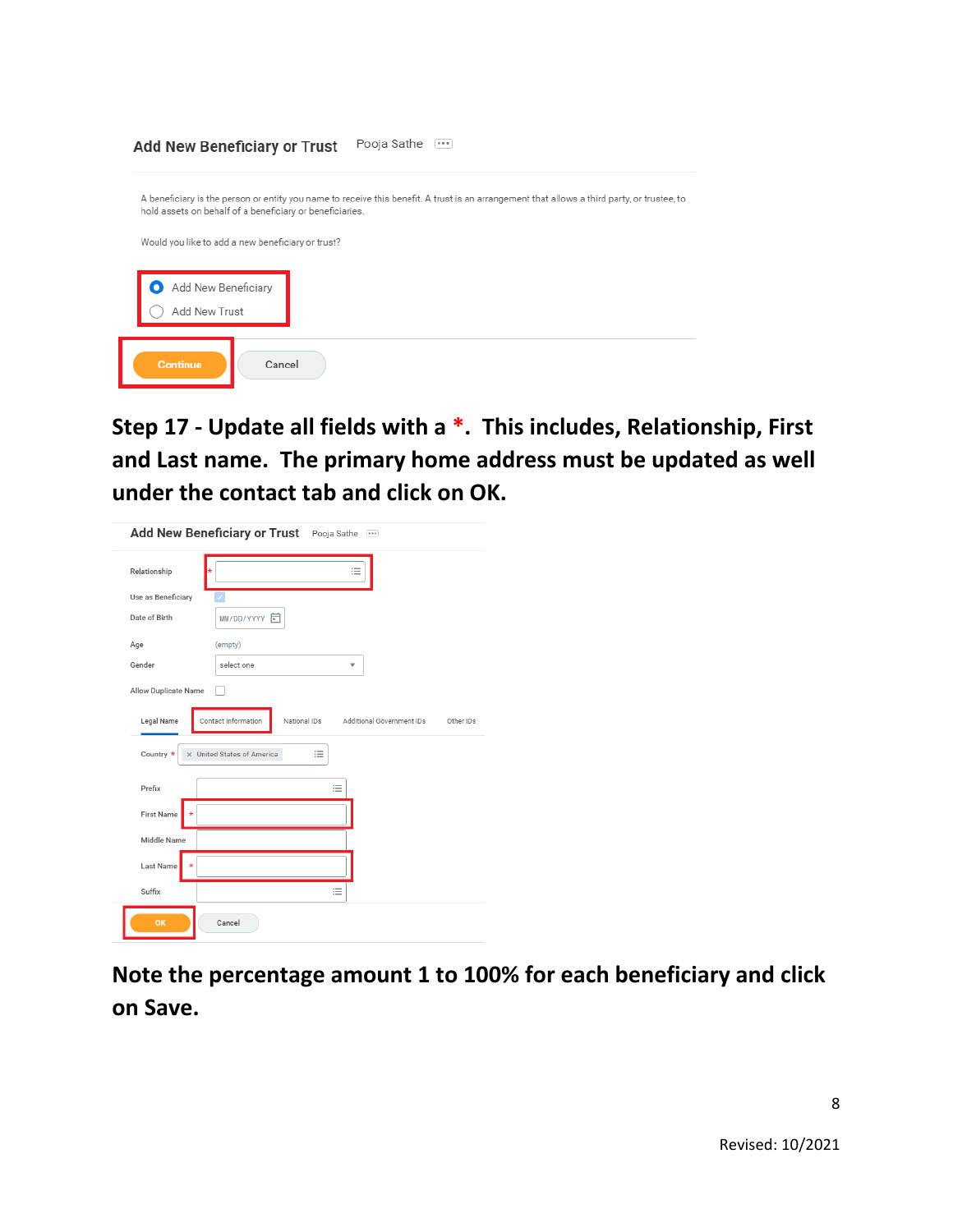**Step 18 – Click on Review and Sign.** 

| Cost (Monthly)                             | <b>Included:</b> |                                                   |           |
|--------------------------------------------|------------------|---------------------------------------------------|-----------|
| Coverage                                   | Engineer         | <b>Eval</b>                                       |           |
|                                            |                  |                                                   |           |
| Manage                                     |                  |                                                   |           |
| Dental<br>w<br>Delta Dertal PPO            |                  | Vision<br>OO.                                     |           |
| Cost (Monthly)                             | Included         | Cour (Monthly)                                    | Included  |
| Coverage                                   | Engineer         | Coverage                                          | Engineer  |
|                                            |                  |                                                   |           |
| Manage                                     |                  | Manage                                            |           |
| FSA Healthcare<br>$m_{\rm c}$<br>moved     |                  | FSA Dependent Care<br>Vision<br>$=$ $\frac{1}{2}$ |           |
| <b>Dych</b>                                |                  | Enroll                                            |           |
| Insurance                                  |                  |                                                   |           |
| Q<br>Basic AD&D<br>The Hartford (Employee) |                  | ହ<br>Basic Life<br>The Hartford (Employee)        |           |
| Cost (Monthly)                             | inpluted         | Cost (Monthly)                                    | Included: |
| Coverage                                   | 3 X Salary       | Coverage                                          | 3X Selety |
| Manage                                     |                  | Manage                                            |           |

**Step 19 - The View Summary page, will give you a recap of all your elections. Scroll down to the bottom and click I Agree electronically signing your new elections and click on Submit.**

| <b>Electronic Signature</b>                                                                                                                                                                                                |  |  |  |  |
|----------------------------------------------------------------------------------------------------------------------------------------------------------------------------------------------------------------------------|--|--|--|--|
| <b>LEGAL NOTICE: Please Read</b>                                                                                                                                                                                           |  |  |  |  |
| Your Name and Password are considered your "Electronic Signature" and will serve as your confirmation of the accuracy of the information being submitted. When you check the "I AGREE" check box, you are certifying that: |  |  |  |  |
| 1. You understand that your benefit elections are legal and binding transactions.                                                                                                                                          |  |  |  |  |
| 2. You understand that all benefits are contingent upon your enrollment and acceptance by your Benefits representative and by your insurance carriers or benefit providers.                                                |  |  |  |  |
|                                                                                                                                                                                                                            |  |  |  |  |
| enter your comment                                                                                                                                                                                                         |  |  |  |  |
|                                                                                                                                                                                                                            |  |  |  |  |
|                                                                                                                                                                                                                            |  |  |  |  |
| Submit<br>Save for Later<br>Cancel                                                                                                                                                                                         |  |  |  |  |

**Step 20 – Nutanix provides a \$200 incentive for not enrolling on our Benefits. To process the incentive, return to the main landing page of Workday and click on Go to Inbox.**